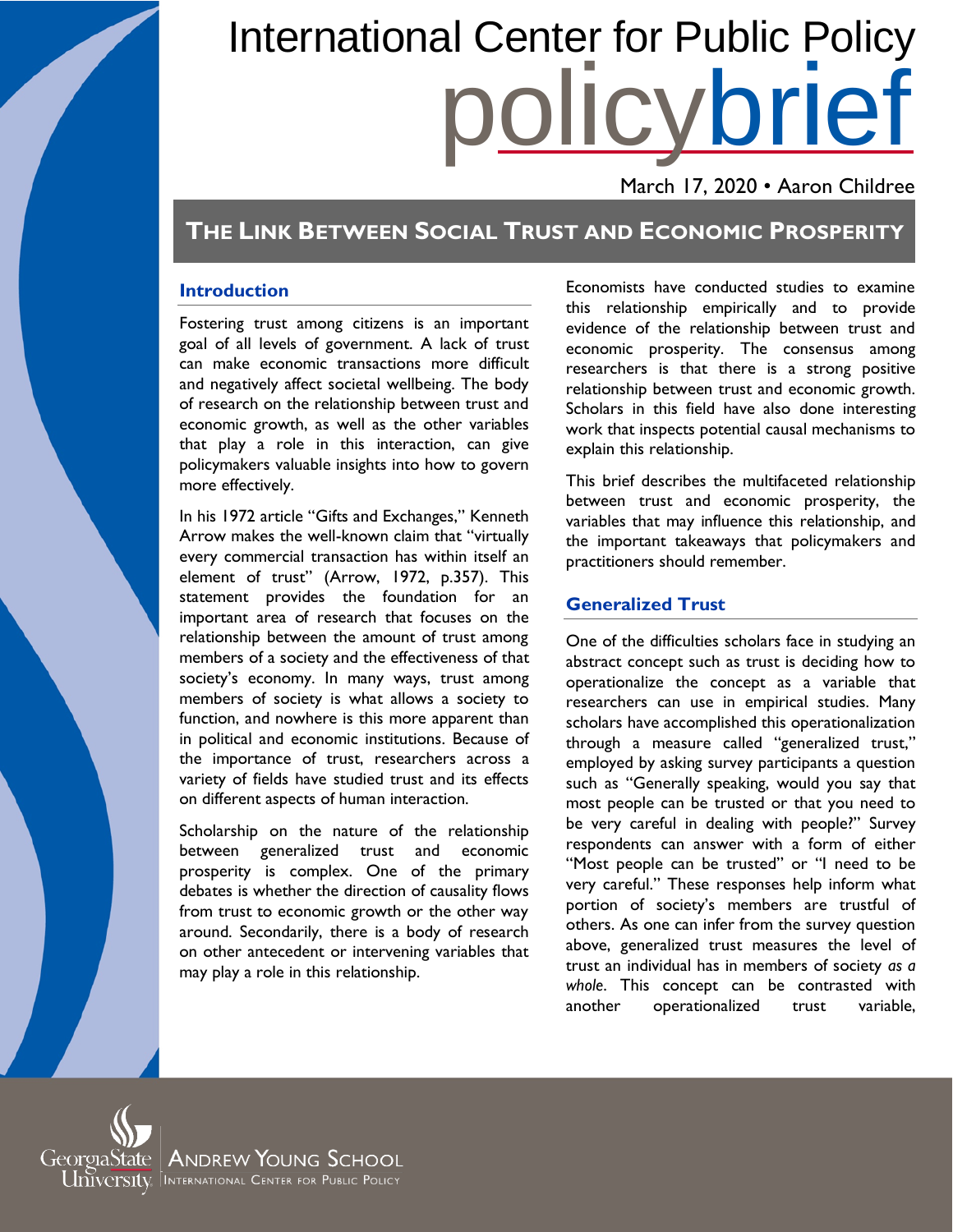"particularized trust," or the feelings of trust an individual has toward those they are connected with through family ties or other similar associations (Bjørnskov, 2006; Carl and Billari, 2014).

For example, Brückner et al. (2019) use the generalized trust measure to study the relationship between trust and national income, while also examining potential explanations of this connection. They find a strong positive correlation between national income and trust. The authors note that "a one percent increase in national income tends to cause an average increase of one percentage point (or more) in the likelihood that a person becomes trustful" (Brückner et al., 2019, p.1). The study finds that this association is even more prominent among individuals with lower socioeconomic status. Increases in national income tend to have a larger impact on the trust levels of those with lower incomes or lower levels of education compared to their wealthier or more educated peers.

In a 2009 study, Dincer and Uslander point out that many previous studies have found the link between trust and growth to be strong in less developed economies. Their analysis builds on this link by showing that the same relationship holds in a highly developed nation, the United States. Their evidence concerning 10 U.S states suggests that a 10-percentage-point increase in the level of trust is associated with an increase in the GDP growth rate of 0.5 percentage points.

## **Governance and Education**

The relationship between trust and economic growth cannot be viewed independently. Several other essential variables may influence this relationship, some relating to individual citizens and others to societies or governing structures as a whole. In particular, an individual's level of education and the strength of governing institutions are important considerations to help understand the complex trust and growth relationship.

In a sweeping study of 85 countries, Bjørnskov (2009) examines governance and education as potential factors in the relationship between trust and growth. In addition to using years of schooling, the study employs a measure of education that includes data on the average intelligence quotient, percentage enrolled in secondary school and percentage that have completed a secondary education. The author operationalizes governance using a rule of law index, developed by Kaufmann, Kraay and Mastruzzi in a World Bank report (2003), which measures society's confidence that other residents will obey laws and that the judicial branch of government will be effective in enforcing laws and contracts. Bjørnskov concludes that governance and education serve as intervening variables in the relationship between trust and growth: Countries with higher levels of social trust tend to have more educated populations and stronger governing institutions. Education, rule of law, and government expenditures all have positive effects on the investment rate, and education and rule of law have positive effects on the growth rate.

Similarly, Carl and Billari (2014) explore a related explanation for the relationship between economic prosperity and trust. Their study examines the link between intelligence and generalized trust and looks at whether this link could help explain the correlation between productivity and trust. Their study measures intelligence by evaluating the verbal ability (using a vocabulary test) and question comprehension of survey participants. This analysis finds that individuals who have higher levels of intelligence also tend to be more trusting and that intelligence may help explain a significant amount of the relationship between trust and economic development.

#### *Trust and Taxes*

Societal trust is also imperative for tax morale, which directly affects the overall economic prosperity of a jurisdiction. In an investigation looking at the relationship between trust in government and tax morale, Koumpias et al. (2020) find that governmental expenditures play a pivotal role. Trust in governmental organizations that deliver goods and services had a larger impact on tax morale than "input-side organizations," such as the legislative or executive branches of government.

When it comes to education and economic growth, a report by Hanushek et al. (2008) examines this relationship using educational data from 50 countries. The authors argue that the best measure of educational attainment is standardized test scores as opposed to the popular measure of years of educational attainment. Using standardized test scores as a proxy for education, the authors find evidence that improving a country's educational system leads to significant increases in GDP growth.

Charron and Rothstein (2016) also examine potential factors that could be a part of the causal pathway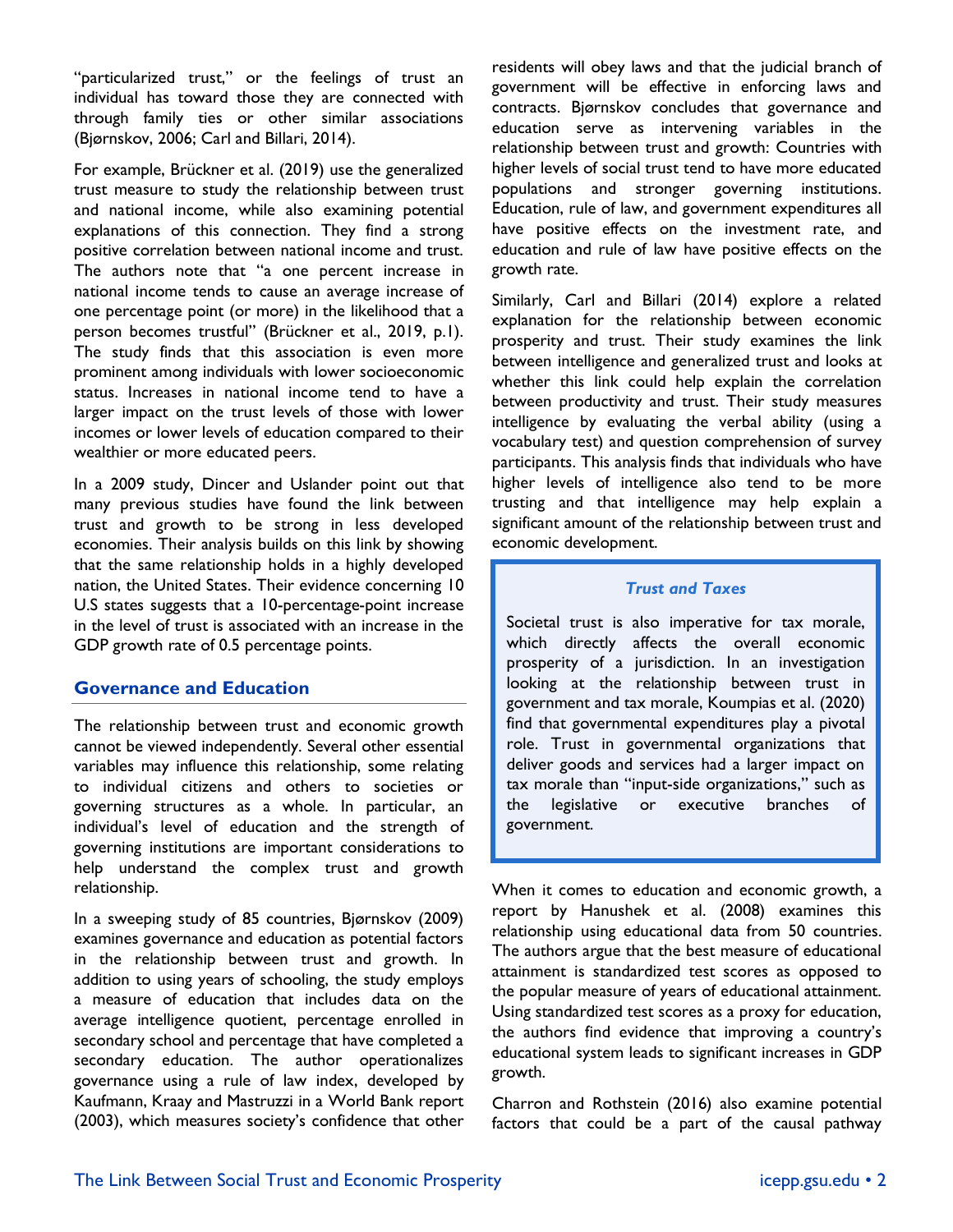between social trust and economic prosperity. They test four factors that are prevalent in the literature on trust: the quality of government institutions, civic participation, ethnic diversity and economic inequality. High-quality institutions are defined as those that fairly distribute public goods and exhibit low levels of corruption. By examining variations across different regions of 24 European countries, their study finds that the quality of institutions has a significant impact on trust levels.

## **Inequality**

Another important aspect related to trust and prosperity is the relationship between trust and economic inequality. Hu (2017) takes an innovative approach to this question by looking at subjective inequality, or people's perceptions of how equally (or unequally) governments distribute resources. In one particularly interesting finding, the author notes that only a weak correlation exists between objective and subjective inequality, meaning that citizen's views of how unequal society is does not necessarily line up with quantitative measures of inequality. Regarding generalized trust, Hu concludes that trust is lowest among individuals who think that there is significantly too much inequality and individuals who think that there is not enough inequality to motivate workers. Those who think that the current amount of inequality is closer to the ideal balance are more likely to be trusting.

Likewise, Bjørnskov (2007) also finds that income inequality has an impact on trust. In an study that includes a wide range of variables, Bjørnskov notes that objective income inequality is one of the few significant predictors of trust levels—higher levels of income inequality lead to lower levels of generalized trust in society.

## **Crime and Corruption**

Corruption is a sign of an unhealthy, ineffective and untrustworthy government. Brückner et al. (2019) show that crime and corruption play a critical role in the link between economic growth and societal trust. They find evidence that increases in economic prosperity tend to lead to decreases in the crime rate and that these decreases in crime may then lead to higher levels of trust. Their analysis shows that this relationship exists for all three measures of crime they test: robbery, car theft and assault.

The study by Brückner et al. also examines the effects of GDP per-capita growth on corruption levels and finds that as GDP increases, corruption tends to go down. The findings linking decreases in crime and corruption to increases in economic prosperity, and therefore increases in generalized trust, can help us untangle the complex causal pathways of the relationship between these variables.

Research on corruption shows that an effective judicial system can also help reduce government corruption, and in turn increase economic growth. In an international study of developing and transitioning economies, Chong and Cozzubo note that "not only does a well-functioning judicial system support the protection of human rights, facilitate the resolution of disputes, and help hold governments accountable, it also protects property rights, encourages investment, and promotes economic growth" (Chong and Cozzubo, 2019, p.1). They find evidence that countries that implemented judicial reforms tend to have lower levels of corruption following the reform.

Overall, the research on trust and economic prosperity can inform the decisions of policymakers looking to improve economic growth and citizens' trust—as well as improve inequality and the overall wellbeing of their constituents. Improving social trust has the potential to play a significant role in achieving these goals, and government entities have tangible steps they can take to create a more trusting society. While the literature on the links between economic growth, trust and related variables—such as education and inequality reveal an intricate web of influencing factors, certain themes emerge that suggest several pathways for improving trust across local, state and national jurisdictions.

## **Considerations for Policymakers**

The literature on the link between social trust and economic prosperity has not formed a clear consensus on the exact nature of this relationship. This ambiguity may leave policymakers unsure about how research on trust and growth can help them make decisions that are best for their constituents and the long-term health of the jurisdictions they govern. However, several consistent themes can provide lessons for policymakers involved with governments of all types.

#### **1. RESEARCHERS GENERALLY AGREE THAT SOCIAL TRUST AND ECONOMIC PROSPERITY MARCH IN LOCKSTEP.**

When trust goes up, economic indicators tend to go up as well, and the opposite is also true. Without clear evidence of the causal direction of this relationship, it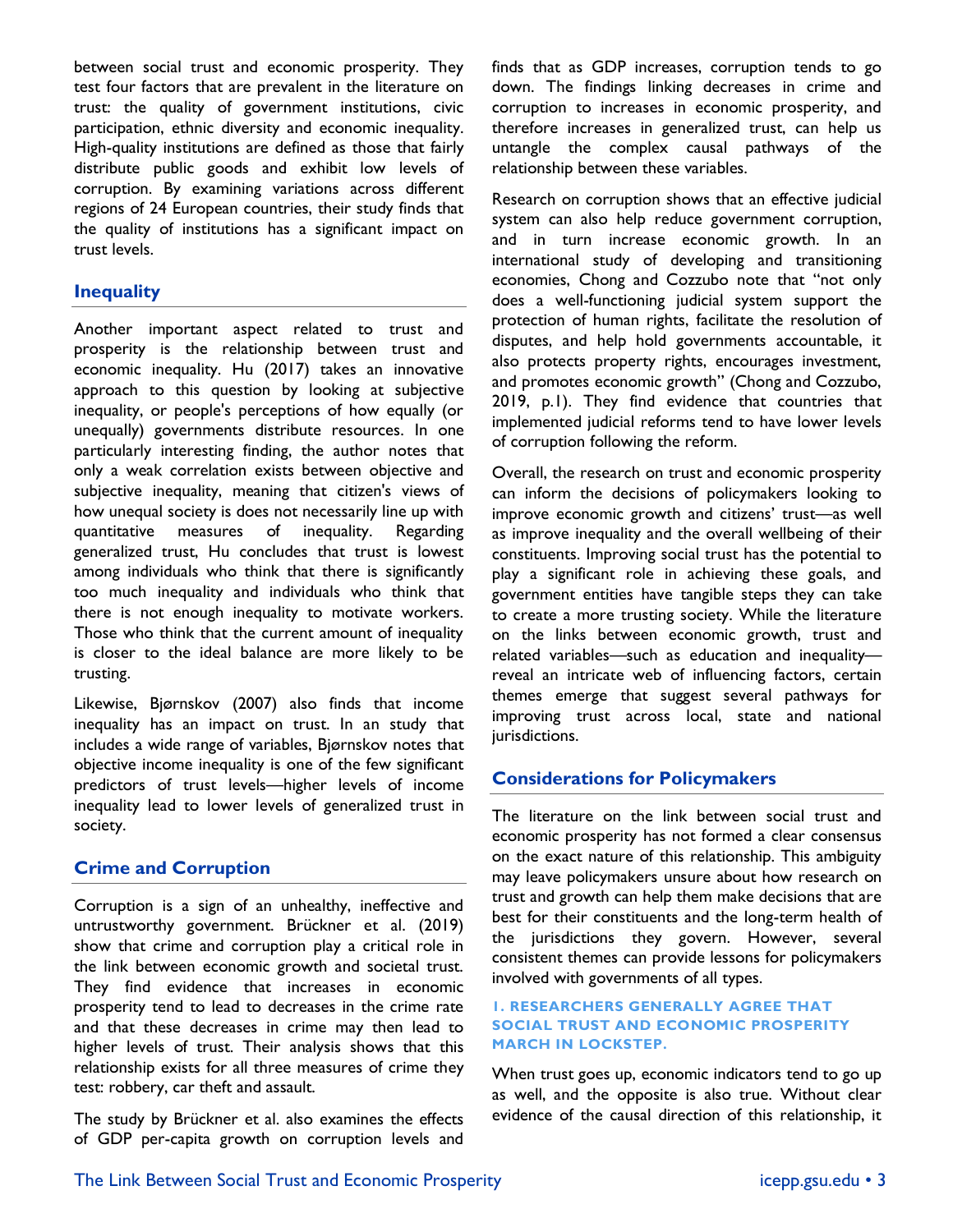may be most helpful to think of these two variables as mutually reinforcing and feeding back into each other.

#### **2. AS THE RESEARCH ON INEQUALITY SHOWS, THERE ARE WAYS THAT ECONOMIC DEVELOPMENT COULD HURT SOCIAL TRUST.**

If development leaves certain segments of the population behind while disproportionally benefitting a small group at the top (or if a significant group of citizens perceives this to be the case), this unequal growth can damage societal trust. Keeping these findings in mind may help policymakers make decisions that can increase trust while promoting responsible and sustainable economic development.

#### **3. FIGHTING CORRUPTION AND CREATING STRONG AND FAIR GOVERNING INSTITUTIONS FEATURE PROMINENTLY IN MUCH OF THE RESEARCH ON TRUST AND GROWTH.**

Policymakers may be able to improve trust and overall welfare by looking for ways to increase government transparency and limiting the potential for corruption. While there are myriad ways that governments can accomplish these goals, making government documents and other information readily available to the public in easy-to-digest formats is a good starting point.

## **Conclusions**

Building a prosperous society in which residents have high levels of trust toward one another is a goal for any elected official or government decisionmaker. Research on trust and economic prosperity highlights the complex nature of society and the economy, but the two measures appear to be related and positively coordinated. The good news for policymakers looking to increase economic growth and create a trusting society is that they may not need to choose one or the other. In many circumstances, they have the opportunity to pursue these goals in tandem with the same policy mechanisms.

## **Learn More from ICePP's Working Paper Series**

The International Center for Public Policy (ICePP) has published a working paper series and occasional papers since 1997 on public policy topics in developed and developing countries. The primary objective of this working paper series is to disseminate academic research and findings quickly and stimulate discussion to expand knowledge, instill optimal practice, and build capacity in the public sector around the world to improve human well-being. Find all of our working papers here: ideas.repec.org/s/ays/ispwps.html

The following ICePP working papers dive deeper into the timely theme of societal trust and economic growth:

- "National Income and Trust" by Markus Brückner, Alberto Chong and Mark Gradstein (2019)
- ["On Judicial Reform and Corruption in Developing](https://ideas.repec.org/p/ays/ispwps/paper1915.html)  [and Transition Economies"](https://ideas.repec.org/p/ays/ispwps/paper1915.html) by Alberto Chong and Angelo Cozzubo (2019)
- "Trust in Government Institutions and Tax Morale" by Antonios M. Koumpias, Gabriel Leonardo and Jorge Martinez-Vazquez (2020)

## **About the Author**

**Aaron Childree** is a public finance fellow at the Center for State and Local Finance (CSLF) and the Fiscal Research Center (FRC). Aaron received his bachelor's degree from Rollins College and is currently pursuing a Master of Public Policy at Georgia State University. His research interests include economic policy and the interaction between American political and economic institutions.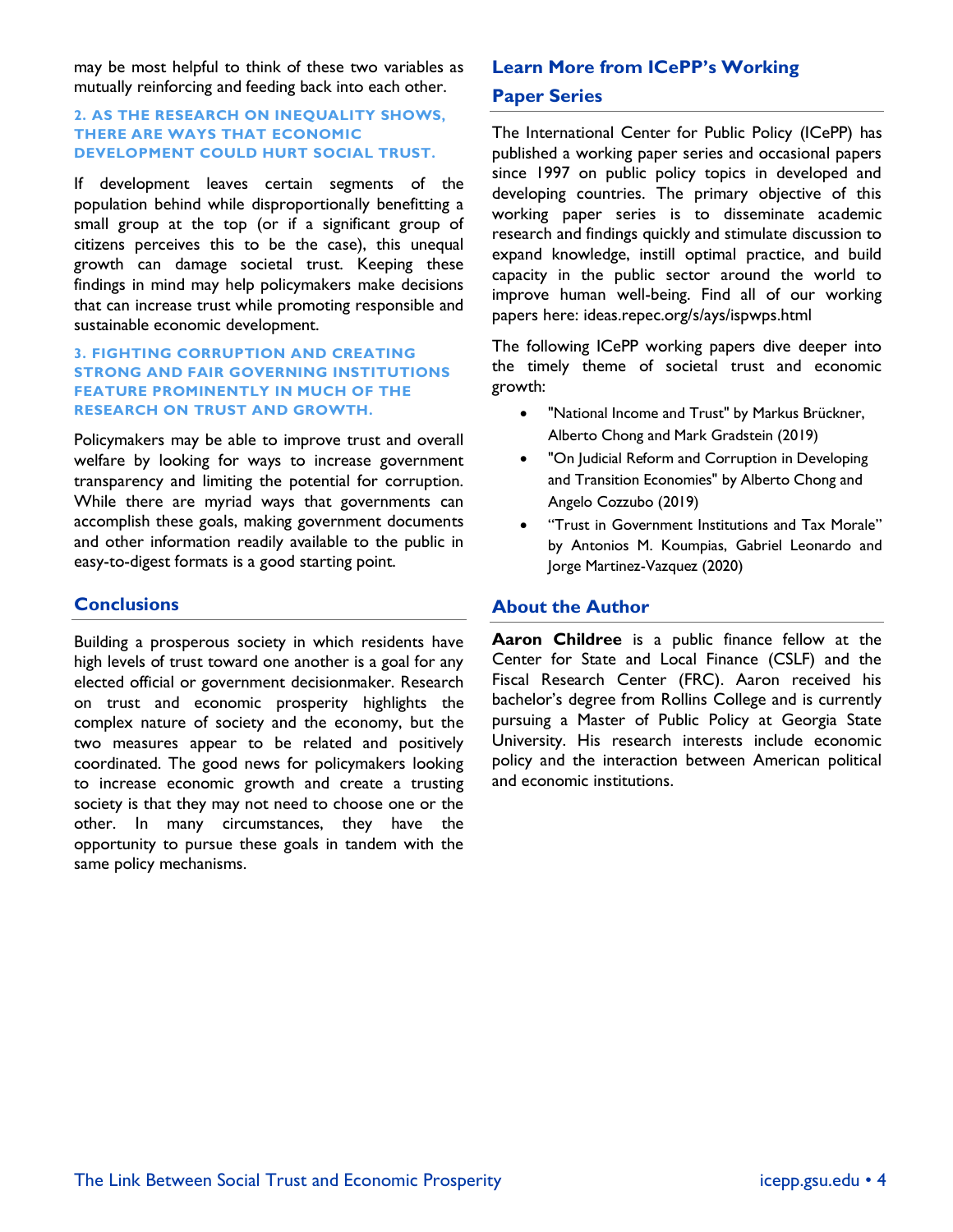#### **References**

- Arrow, Kenneth J. 1972. "Gifts and Exchanges." *Philosophy & Public Affairs*. 1 (4): 343-62. www.jstor.org/stable/2265097
- Bjørnskov, Christian. 2007. "Determinants of generalized trust: A cross-country comparison." Public Choice 130:1–21. doi:10.1007/s11127-006-9069-1
- Bjørnskov, Christian. 2009. "How Does Social Trust Affect Economic Growth?" *Aarhus Economics Working Paper No. 06-2*. ssrn.com/abstract=900201
- Brückner, Markus, Alberto Chong, and Mark Gradstein. 2019. "National Income and Trust." *International Center for Public Policy Working Paper Series*. ideas.repec.org/p/ays/ispwps/paper1913.html
- Carl, Noah, and Francesco C. Billari. 2014. "Generalized Trust and Intelligence in the United States." *PLoS ONE*. 9(3): e91786. doi.org/10.1371/journal.pone.0091786
- Charron, Nicholas, and Bo Rothstein. 2014. "Social Trust, Quality of Government and Ethnic Diversity: An Empirical Analysis of 206 Regions In Europe." *University of Gothenberg Working Paper Series.*  qog.pol.gu.se/digitalAssets/1551/1551593\_2014 20 charron rothstein.pdf
- Chong, Alberto, and Angelo Cozzubo. 2019. ["On](https://ideas.repec.org/p/ays/ispwps/paper1915.html)  [Judicial Reform and Corruption in Developing](https://ideas.repec.org/p/ays/ispwps/paper1915.html)  [and Transition Economies,"](https://ideas.repec.org/p/ays/ispwps/paper1915.html) *International Center for Public Policy Working Paper Series*. ideas.repec.org/p/ays/ispwps/paper1915.html
- Dincer, O.C., Uslaner, E.M. 2010. "Trust and growth." *Public Choice* 142 (59). doi:10.1007/s11127-009- 9473-4
- Hanushek, Eric A., Dean T. Jamison, Eliot A. Jamison, and Ludger Woessmann. 2008. "Education and Economic Growth." *Education Next*. 8 (2). www.educationnext.org/education-andeconomic-growth/
- Hu, Anning. 2017. "On the Relationship between Subjective Inequality and Generalized Trust." *Research in Social Stratification and Mobility*. 49: 11-19. doi.org/10.1016/j.rssm.2017.03.003.
- Kaufmann, Daniel, Aart Kraay, and Massimo Mastruzzi. 2004. "Governance Matters III: Governance Indicators for 1996-2002." World Bank. siteresources.worldbank.org/INTWBIGOVAN TCOR/Resources/govmatters3\_wber.pdf
- Koumpias, Antonios M., Gabriel Leonardo, and Jorge Martinez-Vazquez. 2020. "Trust in Government Institutions and Tax Morale." *International Center for Public Policy Working Paper Series*. ideas.repec.org/p/ays/ispwps/paper2001.html
- Rothstein, Bo. 2013. "Corruption and Social Trust: Why the Fish Rots from the Head Down." *Social Research: An International Quarterly*. 80: 1009-1032.
	- www.researchgate.net/publication/265812672\_ Corruption and Social Trust Why the Fish Rots From the Head Down